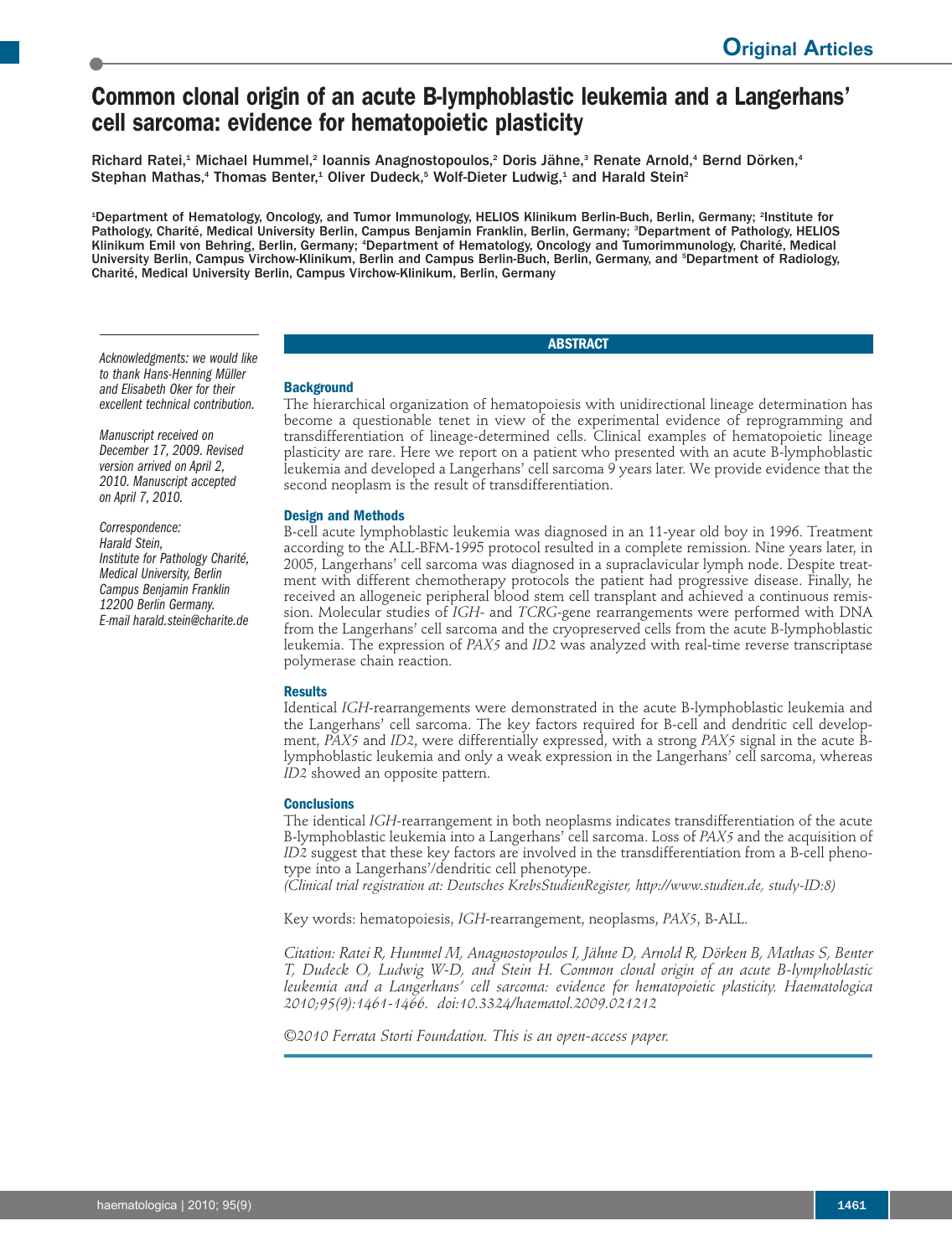## **Introduction**

Dendritic cells are part of the hematopoietic system and are derived from CD34-positive hematopoietic progenitor cells. They are a heterogeneous group of immune accessory cells with a pivotal role in the onset of innate immunity and peripheral tolerance. First described in 1868 by Paul Langerhans but misinterpreted as cutaneous nerve cells, they were discovered almost a century later in mouse spleen and termed "dendritic" cells based on their characteristic morphological appearance as described by Steinman and Cohn.<sup>1,2</sup> There are four types of dendritic cells in the lymph node, each with distinct structural, functional and morphological features: follicular, interdigitating, Langerhans' histiocytic/fibroblastic cells and plasmacytoid dendritic cells. The origin of dendritic cells long remained on the fence between stromal cell derivation and hematopoietic origin. First evidence for a hematopoietic origin was provided by epidemiological studies which found that dendritic cell-derived Langerhans' cell histiocytosis and acute lymphoblastic leukemia occurred in the same individuals at a frequency greater than could be expected by chance alone suggesting a relation between the two diseases. 3

The hematopoietic origin of dendritic cells and the relation between lymphoid and dendritic cell lineages was subsequently demonstrated in a mouse transplantation model with the reconstitution of dermal dendritic cells from myeloid and lymphoid progenitors. <sup>4</sup> Further evidence of the relation was provided by studies of the malignant counterparts of Langerhans' cell histiocytosis which displayed molecular features indicative of a clonal relationship between histiocytic/dendritic cell neoplasms and lymphoproliferative diseases. 5-7 This raised the question of whether an acute B-lymphoblastic leukemia (B-ALL) and a malignant Langerhans' cell sarcoma (LCS) occurring in the same patient are the result of a direct progression of the B-ALL into the LCS or whether both malignancies originate from the same hematopoietic precursor cell or from unrelated hematopoietic progenitors. To answer this question, we investigated the clinical course of a patient with a B-ALL and asynchronous occurrence of LCS 9 years later.



Figure 1. Two-dimensional dot plot of the CD10 and CD19 staining of the bone marrow sample in 1996. Coexpression of CD19 and CD10 is compatible with a precursor B-cell acute leukemia (CD10 positive common-ALL).

Immunohistochemical studies were performed to verify the diagnosis of LCS. Molecular studies of cryopreserved blast cells and of biopsy specimens from the LCS were undertaken to elucidate the biological relationship between the two malignancies.

## **Design and Methods**

### *The patient's characteristics*

The 21-year old male patient was first diagnosed with a malignant LCS in 2005 and had a history of B-ALL 9 years previously. The diagnosis of a CD10-positive B-ALL was established with flow cytometry in 1996 (Figure 1). Informed consent was obtained from the guardians of the patient for treatment within the ALL-BFM95 trial. The study, registered at Deutsches KrebsStudien Register (http://www.studien.de) under study-ID 8, was performed in accordance with the Declaration of Helsinki and approved by the ethics review committee of the principal investigator's institution. B-ALL cells from the bone marrow and peripheral blood were cryopreserved in liquid nitrogen in 1996.

#### *Immunohistochemistry*

Immunohistochemical staining of the supraclavicular lymph node and of an ileocecal biopsy was carried out with the following antibodies: CD45, vimentin, HLA-DR, CD68 (clone PGM-1), S-100, CD1a, lysozyme, langerin, CD21, CD23, clusterin, CD123, CD20, CD19, PAX-5, CD34, CD117, CD10, TdT, CD15, CD3, CD2, CD30, ALK, Melan A, HMB45 and Ki-67.

#### *Molecular analyses*

Analysis of *IGH*- and *TCRG*-gene rearrangements was performed by polymerase chain reaction (PCR) with DNA extracted from the supraclavicular lymph node, the ileocecal manifestation and the cryopreserved B-ALL blasts. *IGH*-PCR was carried out with the three different BioMed-2 primer combinations specific for *IGH* framework regions 1, 2 and 3, each in conjunction with the same JH primer. For *TCRG*-PCR the BioMed-2 primer combinations A and B were used covering all possible *TCRG*-gene rearrangements. Fluorescence-labeled PCR products were applied to capillary electrophoresis (GeneScan). DNA sequences of dominant *IGH*-PCR products derived from the B-ALL and the LCS (supraclavicular lymph node) were compared to each other and to the corresponding germ line segment.

## *Real-time reverse transcriptase polymerase chain reaction*

TaqMan® reverse transcription reagents (Applied Biosystems, Foster City, CA, USA) were applied to transcribe DNase I digested total RNA in cDNA with random hexamer primers. Real-time PCR for *PAX5* and *ID2* was carried out with SYBR® Green PCR-Master Mix on a GeneAmp®7000 sequence detection system employing the PCR parameters recommended by Applied Biosystems. The housekeeping gene succinate dehydrogenase complex, subunit A (*SDHA*) was amplified in parallel. Relative mRNA quantification was calculated using the comparative ΔΔCT method.

## **Results**

#### *Clinical course*

In July 1996, an 11-year old boy presented with a CD10 positive B-ALL confirmed by flow cytometry (Figure 1). Cytogenetic and molecular analyses showed no evidence of chromosomal translocations or characteristic gene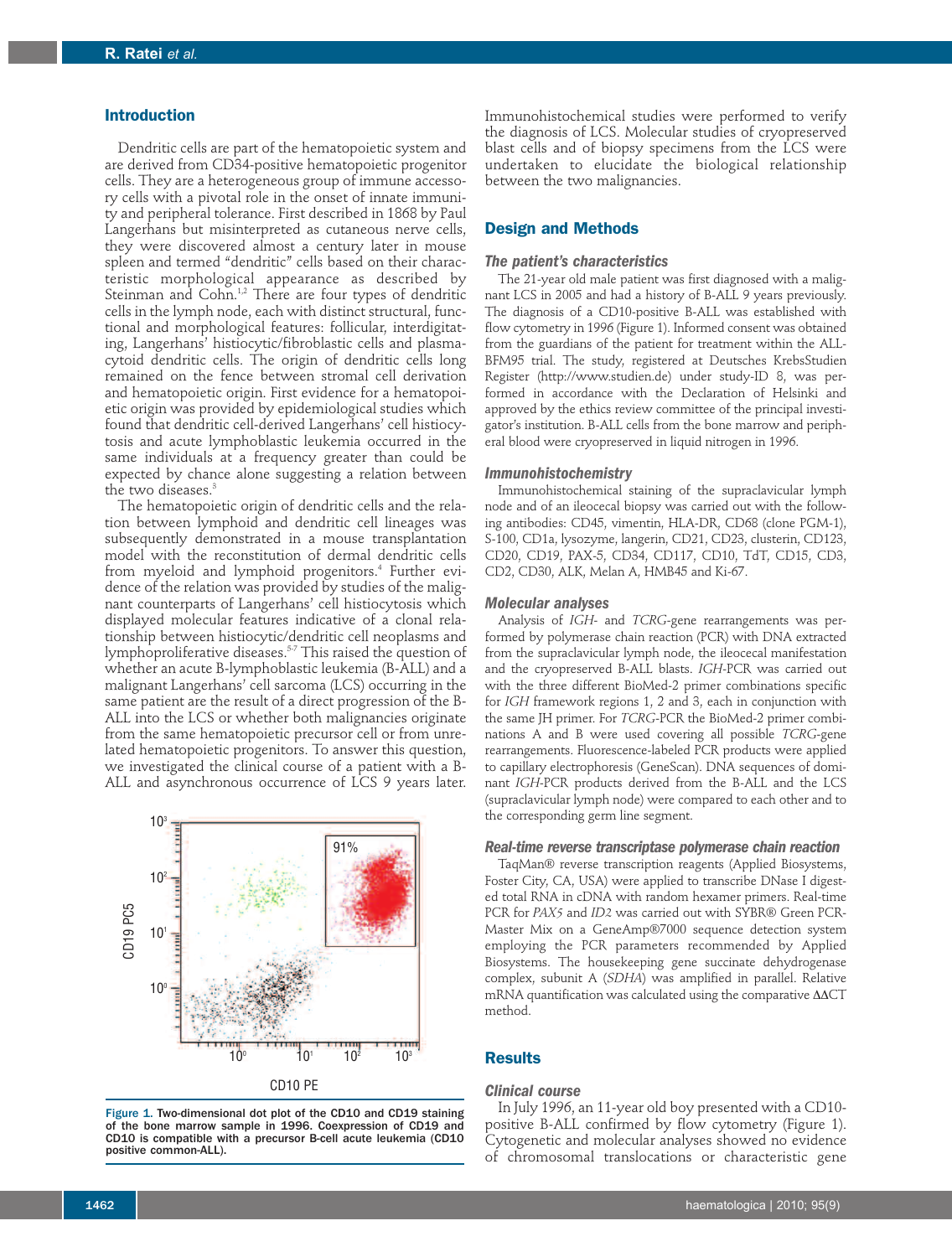fusions. The patient was treated with chemotherapy according to the German ALL-BFM95 protocol for lowrisk ALL and achieved a complete remission. <sup>8</sup> He remained in complete remission and in good health until July 2005, when he started to complain of increasing abdominal pain. On admission to hospital for investigations he had a continuous fever of 39° C for 3-4 days, elevated liver enzymes and evidence of infection with a Creactive protein of 278 mg/L. His blood count showed a leukocytosis of 23¥109 /L without any blast cells and thrombocytosis of 645¥109 /L. Imaging analysis by ultrasound and computed tomography scanning revealed enlarged mediastinal, pulmonary and abdominal lymph nodes. A biopsy was taken from a palpable supraclavicular lymphnode.

After the immunohistological diagnosis of a malignant LCS the patient was first treated with vinblastine and prednisolone but did not achieve a sustained remission. Restaging imaging was indicative of progressive disease with infiltration of the ileum (Figure 3A and B) and colonoscopy revealed an intraluminal tumor with infiltration of the terminal ileum histologically consistent with the previously diagnosed LCS. In a further effort to induce a durable remission one course of high-dose cytosine arabinoside and mitoxantrone (HAM) was administered with only minor effects on tumor regression and clinical symptoms. Since allogeneic stem cell transplantation remained the only curative therapeutic option, the patient was given a conditioning regimen of 2 x 60 mg/kg cyclophosphamide and  $2 \times 6$  Gy of fractionated total body irradiation and allogeneic peripheral blood stem cells were transplanted from a matched unrelated donor in November 2006. The patient subsequently developed mild mucosal and hepatic graft-*versus*-host disease despite immunosuppressive therapy with cyclosporine and prednisolone. Computed tomography scans in January and August 2007 showed complete regression of the lymphadenopathy and the ileocecal manifestations except for a stationary residual lymph node of 1 cm adjacent to the celiac trunk (Figure 2C and 2D). Only 5 months later, in December 2007, the patient complained of recurrent abdominal pain and imaging analysis again revealed enlarged retroperitoneal lymph nodes. Repeated histological analysis was consistent with a relapse of the LCS and excluded a post-transplant lymphadenopathy. We stopped immunosuppressive therapy with consequent deterioration of the mucosal, conjunctival and hepatic graft-*versus*-host disease but, fortunately, simultaneous improvement of the abdominal symptoms. Repeated imaging analysis 2 months after cessation of immunosuppression showed a partial regression of the still enlarged abdominal lymph nodes. Currently, 3 years after bone marrow transplantation the patient is in a continuous remission with further regression of the enlarged retroperitoneal lymph nodes.

# *Phenotypic characteristics of the malignant Langerhans' cell sarcoma*

Histologically, the supraclavicular lymph node showed greatly expanded interfollicular zones occupied by a population of large cells with a slightly eosinophilic, relatively abundant cytoplasm and pleomorphic, grooved, folded, or lobulated nuclei with fine chromatin and occasional small nucleoli (Figure 3A). A few neutrophils and eosinophils as well as occasional small lymphocytes were present within these areas. Immunohistochemical analysis revealed a consistent expression of CD45 (Figure 3B), vimentin, and HLA-DR as well as granular cytoplasmic expression of CD68 (clone PGM-1). Several of the neoplastic cells expressed S-100 (Figure 3C) and some of them also expressed CD1a with variable intensity (Figure 3D). Lysozyme was present in single neoplastic cells. Langerin was not detectable. The absence of CD21, CD23 and clusterin expression excluded a tumor of follicular dendritic cells, whereas the absence of CD123 excluded that the origin of the malignancy was plasmacytoid dendritic cells. There was no evidence of CD20 or CD19 expression, thus excluding any B-lymphocytes or residual B-lymphoblasts in the lymph node. The absence of CD34, CD117 and TdT excluded an origin from myeloid progenitor cells. The absence of CD3 and CD2 expression excluded a T-cell origin. Neither CD30 nor anaplastic lymphoma kinase was expressed. A malignant melanoma was excluded by



Figure 2. Computed tomography imaging of the abdominal manifestations before (A and B) and after (C and D) allogeneic peripheral blood stem cell transplantation.



Figure 3. Hematoxylin and eosin (H&E) staining and immunohistochemical (APAAP) labeling of the supraclavicular node for certain marker molecules. (A) H&E-staining, (B) labeling for CD45, (C) Labeling for S-100 and (D) labeling for CD1a.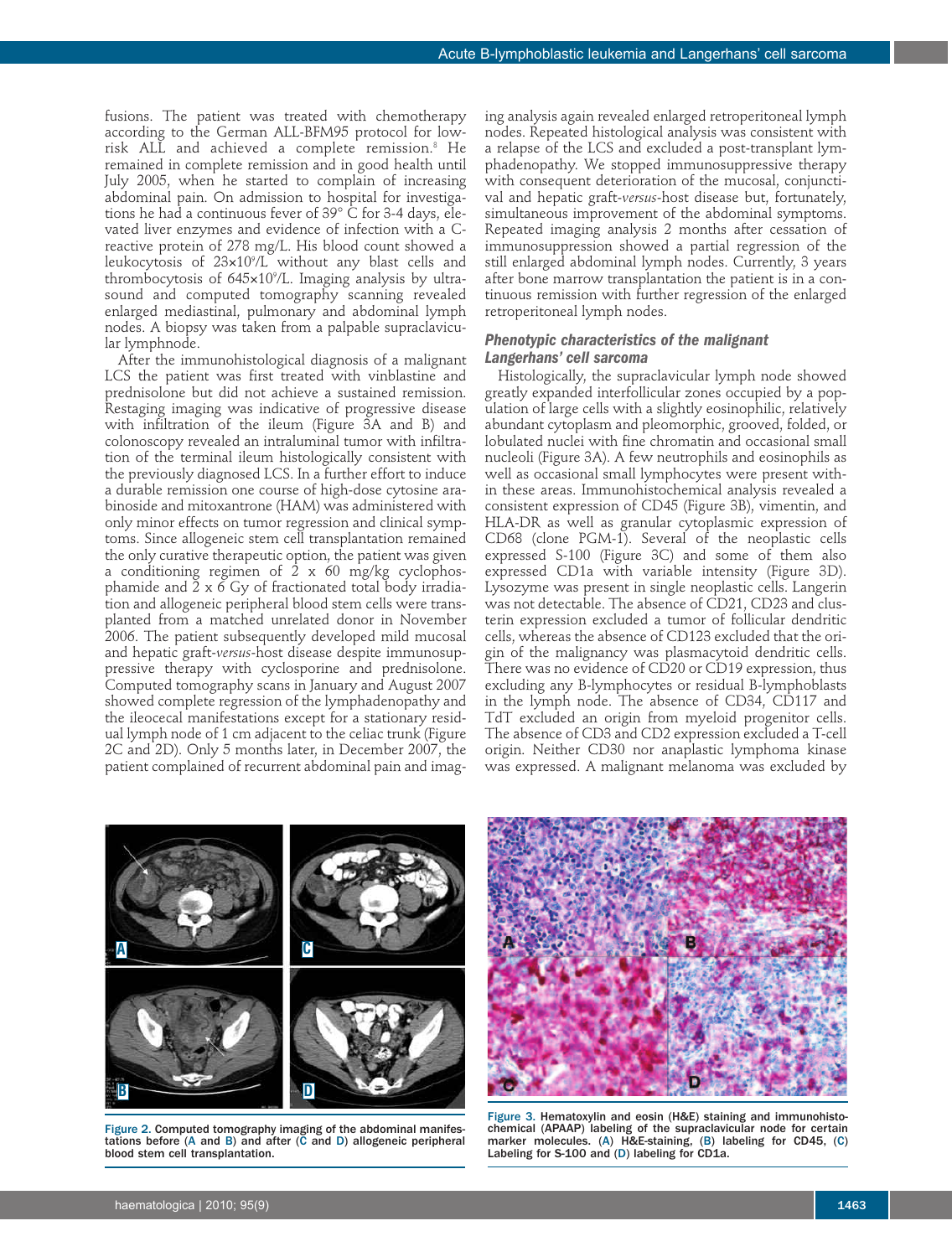the negative reaction of the tumor cells for MelanA and HMB45. On the basis of the nuclear morphology being highly consistent with that of Langerhans' cells, the above described immunophenotype, and the high Ki-67 labeling index (50%), the diagnosis of a LCS was established without ultrastructural demonstration of Birbeck granules in the cytoplasm.

# *Molecular features of the Langerhans' cell sarcoma and B-cell acute lymphoblastic leukemia*

The asynchronous occurrence of both diseases in the same individual, although 9 years apart, raised the possibility of a common origin. We, therefore, investigated the status of the *IGH*- and *TCRG*-rearrangements with DNA extracted from the supraclavicular lymph node, the ileocecal manifestation and cryopreserved B-ALL blasts. Dominant amplification *IGH*-PCR products of the same size and identical DNA-sequence were detectable in all three manifestations. The dendritic cell origin of the clonal *IGH*-PCR products is highly conclusive given the

absence of B cells in the lymph node, as proven by immunohistological staining. Moreover, the detection limit of the PCR assay requires at least 1% of clonal B cells in the sample to generate a dominant PCR product. Thus, a contamination of the *IGH*-PCR and the GeneScan analysis by residual blast cells or by B-lymphocytes was excluded. Examples of the results of the GeneScan analysis of the *IGH*-PCR products (primer combination specific for framework 1) are presented in Figure 4A-C. DNA sequences of dominant *IGH* PCR products (framework 1 and framework 2) of the B-ALL and LCS cells were compared to each other and to the corresponding *VH* germ line segment (V1-3). The single base substitution found by comparing the tumor-derived sequence with that of the corresponding *VH* germ line segment most likely represents an interindividual polymorphism rather than a true somatic mutation of the rearranged *VH* gene segment (Figure 4D). These findings unequivocally demonstrate that the B-ALL and the LCS are outgrowths of the same Bcell clone.



Figure 4. GeneScan analy-<br>sis demonstrates the demonstrates same dominant *IGH*-PCR products (framework 1 primers) detectable in the LCS manifestations and the B-ALL. (A) B-ALL; (B) LCS in the supracalvicular lymph node and (C) LCS in the ileocecal ecal region; (D) Sequences of the *IGH* rearrangements of the B-ALL and the LCS manifestation were compared to each other as well as to their corresponding *IGH* germ line segments. The *IGH* rearrangements of both tumors were completely identical including their hypervariable CDR3 proportion. The comparison of the tumor specific *IGH* rearrangement to the corresponding germ line segments was done by<br>emploving the IMGT employing the (*http: / /www.imgt.org*) algorithm and revealed an<br>unmutated VH1-3/JH4  $unmutated$ rearrangement. The single base substitution most<br>likely represents an represents interindividual polymor-<br>phism."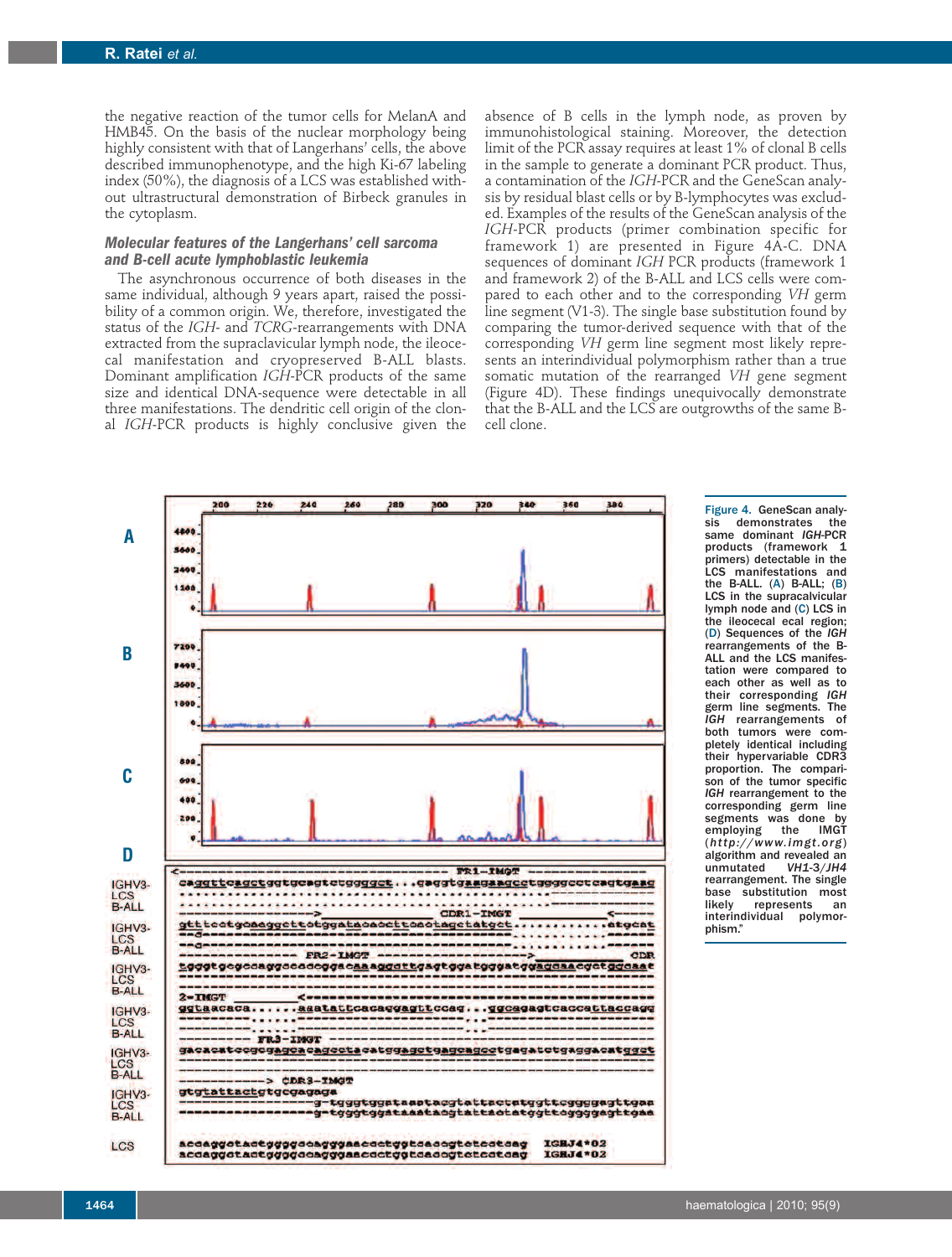

Figure 5. Possible cellular transdifferentiation mechanisms for the asynchronous occurrence of a B-ALL and a LCS in the same patient.

To further investigate the relationship between the two malignancies we analyzed the expression of key factors required for B-cell and dendritic cell development, *PAX5* and *ID2*, respectively,<sup>9-12</sup> by real-time reverse transcriptase PCR. The two factors were differentially expressed with a strong *PAX5* signal in the cryopreserved B-ALL cells and only weak expression in the LCS cells of the neoplastic lymph node, whereas *ID2* showed an opposite expression pattern (*data not shown*).

# **Discussion**

LCS and B-ALL represent two clinically, morphologically and immunophenotypically different hematopoietic diseases which originate from two different cell lineages, the dendritic cell lineage and the B-cell lineage, respectively. Here we report a patient with asynchronous occurrence of LCS 9 years after the diagnosis of childhood B-ALL. Basically, there are four possible explanations for the asynchronous occurrence of the two different malignancies in the same individual. The first possibility is that there is no relation between the malignancies, their occurrence is merely coincidental and the two diseases derive from two different hematopoietic cell types (Figure 5A). The other three possibilities include alternative pathways of cellular reprogramming. <sup>3</sup> One possibility is a direct progression of the B-ALL into the LCS via a residual persisting cell of the B-ALL clone (minimal residual disease) which is induced by a second transforming event (Figure 5B). A further possibility is that a transformed residual progenitor B cell which gave rise to the B-ALL was in a dormant state until it was hit by another oncogenic event which induced its transdifferentiation into a LCS (Figure 5C). Finally, an additional mechanistic possibility exists with the "dedifferentiation" of a residual B-ALL cell to an

uncommitted progenitor cell which eventually redifferentiates along the dendritic/Langerhans' cell pathway (not depicted in Figure 5). 14

In order to determine which of these possibilities is valid we analyzed the *IGH*-rearrangements of the cryopreserved B-ALL cells and the LCS cells and we measured the expression of the key B-cell lineage factor *PAX5* and the key dendritic cell lineage factor *ID2* by real-time reverse transcriptase PCR. The molecular analyses of both malignancies displayed *IGH*-PCR products of the same size and identical DNA-sequences without somatic mutations. The lack of somatic mutations is in keeping with the immature differentiation state of the B-ALL. These findings exclude a merely coincidental occurrence (Figure 5A) of the two malignancies.

In view of the fact that a functional rearrangement of the *IG* loci is a *conditio sine qua non* for a committed B-cell precursor <sup>15</sup> these findings also make it unlikely that cellular reprogramming occurred by lineage diversion of an uncommitted progenitor cell lacking the B-lineage specific *IGH*-rearrangement.

The detection of an identical *IGH*-rearrangement in both neoplasms indicates that the transdifferentiation of the B-ALL into a LCS occurred either by a direct progression of a persisting residual B-ALL cell (Figure 5B) or by reprogramming of a dormant B-lineage committed precursor from which the B-ALL originated (Figure 5C). Theoretically it cannot be excluded that a residual B-ALLcell dedifferentiated into an uncommitted precursor cell which subsequently developed a dendritic/Langerhans' cell phenotype. Unfortunately, the data available do not allow a definite conclusion on which of these possibilities was the actual mechanism for the transdifferentiation in the present case. With regards to reports describing that relapses of acute leukemia can occur many years following a complete remission it might well be that a dormant